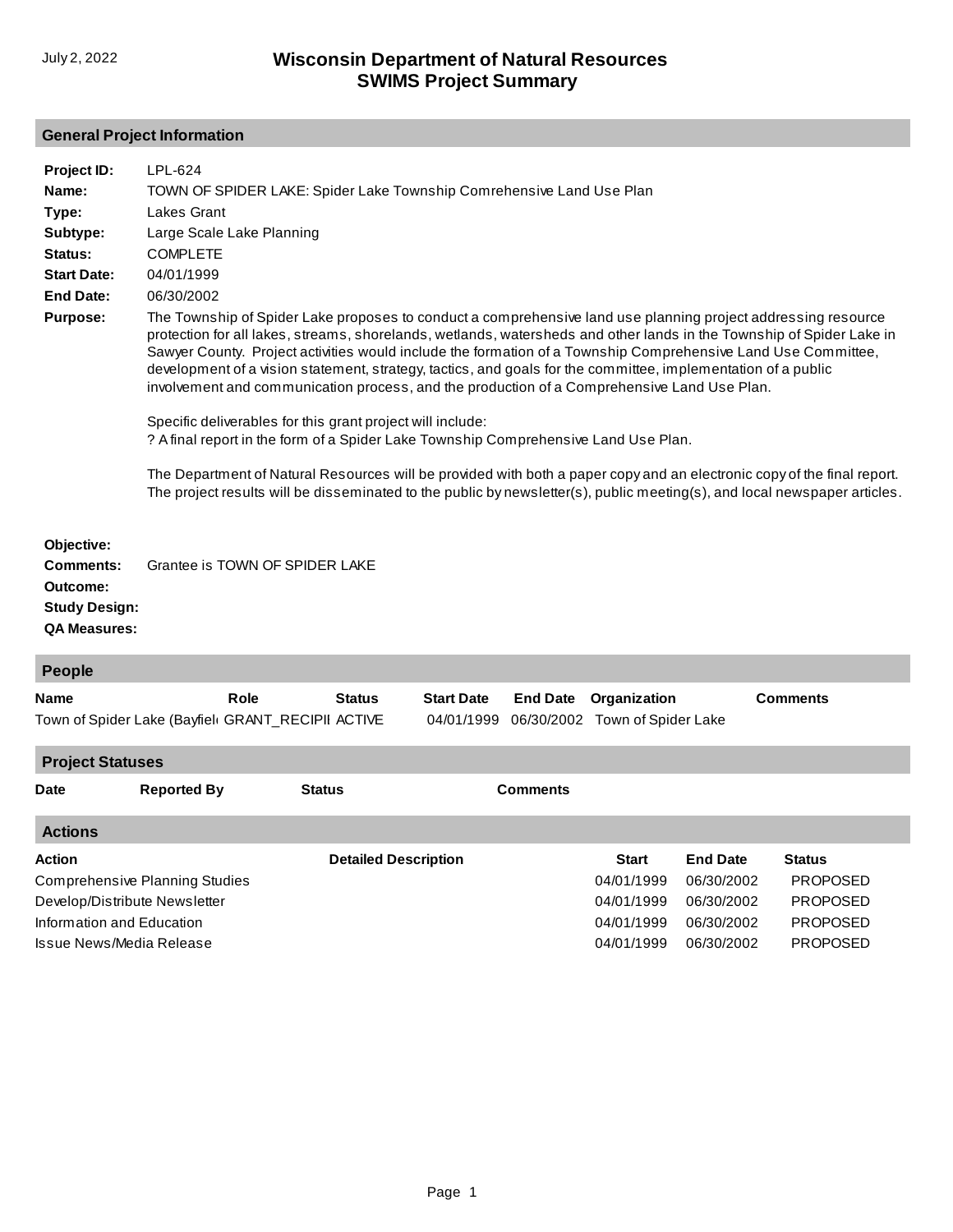| Action                     |         | <b>Detailed Description</b>                                                                                                                                                                                                                                                                                                                                                                                                                                                                                                                                                                                      | Start                | <b>End Date</b> | <b>Status</b>   |  |
|----------------------------|---------|------------------------------------------------------------------------------------------------------------------------------------------------------------------------------------------------------------------------------------------------------------------------------------------------------------------------------------------------------------------------------------------------------------------------------------------------------------------------------------------------------------------------------------------------------------------------------------------------------------------|----------------------|-----------------|-----------------|--|
| <b>Grant Awarded</b>       |         | The Township of Spider Lake proposes to 04/01/1999<br>conduct a comprehensive land use<br>planning project addressing resource<br>protection for all lakes, streams,<br>shorelands, wetlands, watersheds and<br>other lands in the Township of Spider Lake<br>in Sawyer County. Project activities would<br>include the formation of a Township<br>Comprehensive Land Use Committee,<br>development of a vision statement,<br>strategy, tactics, and goals for the<br>committee, implementation of a public<br>involvement and communication process,<br>and the production of a Comprehensive<br>Land Use Plan. |                      |                 | <b>COMPLETE</b> |  |
| Informational Meetings     |         |                                                                                                                                                                                                                                                                                                                                                                                                                                                                                                                                                                                                                  | 04/01/1999           | 06/30/2002      | <b>PROPOSED</b> |  |
| Project Deliverable        |         | Comprehensive Land Use Plan                                                                                                                                                                                                                                                                                                                                                                                                                                                                                                                                                                                      | 04/01/1999           | 06/30/2002      | <b>PROPOSED</b> |  |
| Lakes Planning Grant       |         |                                                                                                                                                                                                                                                                                                                                                                                                                                                                                                                                                                                                                  | 04/01/1999           | 06/30/2002      | <b>PROPOSED</b> |  |
| <b>Monitoring Stations</b> |         |                                                                                                                                                                                                                                                                                                                                                                                                                                                                                                                                                                                                                  |                      |                 |                 |  |
| <b>Station ID</b>          | Name    |                                                                                                                                                                                                                                                                                                                                                                                                                                                                                                                                                                                                                  | <b>Comments</b>      |                 |                 |  |
| <b>Assessment Units</b>    |         |                                                                                                                                                                                                                                                                                                                                                                                                                                                                                                                                                                                                                  |                      |                 |                 |  |
| <b>WBIC</b>                | Segment | <b>Local Name</b>                                                                                                                                                                                                                                                                                                                                                                                                                                                                                                                                                                                                | <b>Official Name</b> |                 |                 |  |
| 1834900                    | 1       | <b>Bentley Lake</b>                                                                                                                                                                                                                                                                                                                                                                                                                                                                                                                                                                                              | <b>Bentley Lake</b>  |                 |                 |  |
| 1837900                    | 1       | <b>Bullhead Lake</b>                                                                                                                                                                                                                                                                                                                                                                                                                                                                                                                                                                                             | <b>Bullhead Lake</b> |                 |                 |  |
| 1838800                    | 1       | Camp Four Lake (Narrow)                                                                                                                                                                                                                                                                                                                                                                                                                                                                                                                                                                                          | Camp Four Lake       |                 |                 |  |
| 1843300                    | 1       | Davis Lake                                                                                                                                                                                                                                                                                                                                                                                                                                                                                                                                                                                                       | Davis Lake           |                 |                 |  |
| 1843800                    | 1       | Dead Lake                                                                                                                                                                                                                                                                                                                                                                                                                                                                                                                                                                                                        | Dead Lake            |                 |                 |  |
| 1844400                    | 1       | Delano Lake                                                                                                                                                                                                                                                                                                                                                                                                                                                                                                                                                                                                      | Delano Lake          |                 |                 |  |
| 1846800                    | 1       | Eagle Nest Lake                                                                                                                                                                                                                                                                                                                                                                                                                                                                                                                                                                                                  | Eagle Nest Lake      |                 |                 |  |
| 1847700                    | 1       | Evelyn Lake (Perry)                                                                                                                                                                                                                                                                                                                                                                                                                                                                                                                                                                                              | Evelyn Lake          |                 |                 |  |
| 1848700                    | 1       | Filing Shed Lake                                                                                                                                                                                                                                                                                                                                                                                                                                                                                                                                                                                                 | Filing Shed Lake     |                 |                 |  |
| 1851000                    | 1       | Goodman Lake                                                                                                                                                                                                                                                                                                                                                                                                                                                                                                                                                                                                     | Goodman Lake         |                 |                 |  |
| 1854700                    | 1       | Horseshoe Lake                                                                                                                                                                                                                                                                                                                                                                                                                                                                                                                                                                                                   | Horseshoe Lake       |                 |                 |  |
| 1854800                    | 1       | Horseshoe Lake                                                                                                                                                                                                                                                                                                                                                                                                                                                                                                                                                                                                   | Horseshoe Lake       |                 |                 |  |
| 1856800                    |         | Johnson Lake                                                                                                                                                                                                                                                                                                                                                                                                                                                                                                                                                                                                     | Johnson Lake         |                 |                 |  |
| 1859100                    | 1       | Helane Lake                                                                                                                                                                                                                                                                                                                                                                                                                                                                                                                                                                                                      | Lake Helane          |                 |                 |  |
| 1860200                    | 1       | Lewis Lake                                                                                                                                                                                                                                                                                                                                                                                                                                                                                                                                                                                                       | Lewis Lake           |                 |                 |  |
| 1865200                    | 1       | Mclaren Lake (Mclarens)                                                                                                                                                                                                                                                                                                                                                                                                                                                                                                                                                                                          | McLaren Lake         |                 |                 |  |
| 1870800                    | 1       | Noble Lake (Big Bass)                                                                                                                                                                                                                                                                                                                                                                                                                                                                                                                                                                                            | Noble Lake           |                 |                 |  |
| 1872400                    | 1       | Patsy Lake                                                                                                                                                                                                                                                                                                                                                                                                                                                                                                                                                                                                       | Patsy Lake           |                 |                 |  |
| 1873500                    | 1       | Perch Lake (T42n R06w S25)                                                                                                                                                                                                                                                                                                                                                                                                                                                                                                                                                                                       | Perch Lake           |                 |                 |  |
| 1880800                    | 1       | Sickles Lake                                                                                                                                                                                                                                                                                                                                                                                                                                                                                                                                                                                                     | Sickles Lake         |                 |                 |  |
| 1882700                    | 1       | Spot Lake                                                                                                                                                                                                                                                                                                                                                                                                                                                                                                                                                                                                        | Spot Lake            |                 |                 |  |
| 1883100                    | 1       | Spruce Lake                                                                                                                                                                                                                                                                                                                                                                                                                                                                                                                                                                                                      | Spruce Lake          |                 |                 |  |
| 1887000                    | 1       | <b>Turtle Lake</b>                                                                                                                                                                                                                                                                                                                                                                                                                                                                                                                                                                                               | <b>Turtle Lake</b>   |                 |                 |  |
| 1887400                    |         | Two Deer Lake                                                                                                                                                                                                                                                                                                                                                                                                                                                                                                                                                                                                    | Two Deer Lake        |                 |                 |  |
| 2024700                    | 1       | Un Lake                                                                                                                                                                                                                                                                                                                                                                                                                                                                                                                                                                                                          | Unnamed              |                 |                 |  |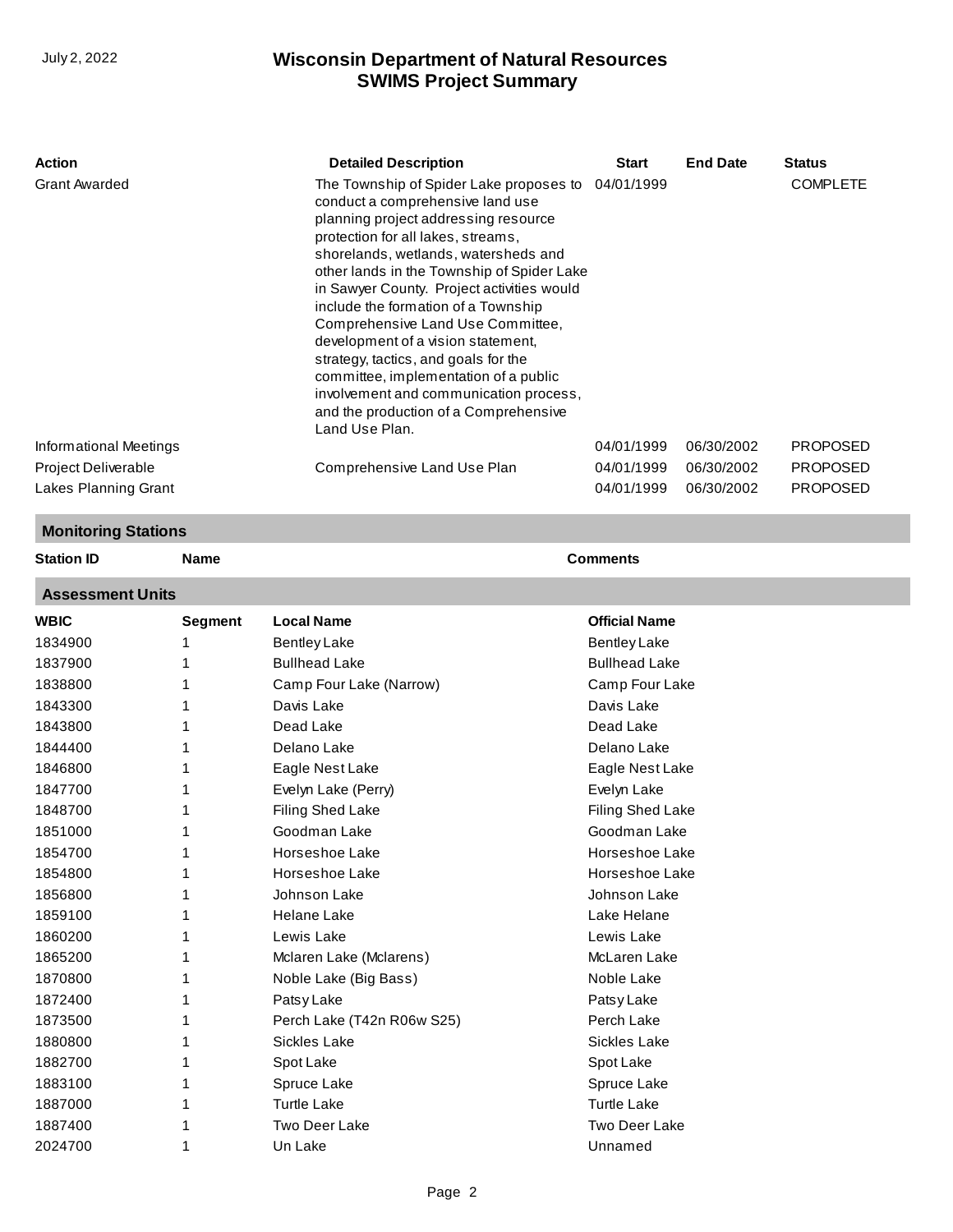| <b>WBIC</b> | <b>Segment</b> | <b>Local Name</b>         | <b>Official Name</b>     |
|-------------|----------------|---------------------------|--------------------------|
| 2024800     | 1              | Local Water               | Unnamed                  |
| 2025600     | 1              | Un Lake                   | Unnamed                  |
| 2025700     | 1              | Un Lake                   | Unnamed                  |
| 2025800     | 1              | Un Lake                   | Unnamed                  |
| 2025900     | 1              | Un Lake                   | Unnamed                  |
| 2026000     | 1              | Un Lake                   | Unnamed                  |
| 2026100     | 1              | Un Lake                   | Unnamed                  |
| 2026200     | 1              | Un Lake                   | Unnamed                  |
| 2028900     | 1              | Un Lake                   | Unnamed                  |
| 2029000     | 1              | Un Lake                   | Unnamed                  |
| 2029100     | 1              | Un Lake                   | Unnamed                  |
| 2029200     | 1              | Un Lake                   | Unnamed                  |
| 2029300     | 1              | Un Lake                   | Unnamed                  |
| 2029400     | 1              | Un Lake                   | Unnamed                  |
| 2029500     | 1              | Un Lake                   | Unnamed                  |
| 2029600     | 1              | Un Lake                   | Unnamed                  |
| 2029700     | 1              | Un Lake                   | Unnamed                  |
| 2029800     | 1              | Un Lake                   | Unnamed                  |
| 2029900     | 1              | Un Lake                   | Unnamed                  |
| 2030000     | 1              | Un Lake                   | Unnamed                  |
| 2030100     | 1              | Un Lake                   | Unnamed                  |
| 2030200     | 1              | Un Lake                   | Unnamed                  |
| 2030300     | 1              | Un Lake                   | Unnamed                  |
| 2030400     | 1              | Un Lake                   | Unnamed                  |
| 2046000     | 1              | Whiplash Lake (Whipfast)  | Whiplash Lake            |
| 2414500     | 1              | West Fork Chippewa River  | West Fork Chippewa River |
| 2416400     | 1              | <b>Teal River</b>         | <b>Teal River</b>        |
| 2416900     | 1              | <b>Teal River Flowage</b> | Teal River Flowage       |
| 2417000     | 1              | <b>Teal Lake</b>          | <b>Teal Lake</b>         |
| 2417200     | 1              | Catfish Lake              | Catfish Lake             |
| 2417300     | 1              | Lynch Creek               | Lynch Creek              |
| 2417500     | 1              | Lynch Lake                | Lynch Lake               |
| 2417900     | 1              | Grant Lake                | Grant Lake               |
| 2418100     | 1              | Un Lake                   | Unnamed                  |
| 2418200     | 1              | Hope Lake                 | Hope Lake                |
| 2418300     | 1              | Un Lake                   | Unnamed                  |
| 2418600     | 1              | Lost Land Lake            | Lost Land Lake           |
| 2418700     | 1              | Ole Creek                 | Ole Creek                |
| 2418900     | 1              | Little Ole Lake           | Little Ole Lake          |
| 2419000     | 1              | Ole Lake                  | Ole Lake                 |
| 2419100     | 1              | Un Lake                   | Unnamed                  |
| 2419400     | 1              | Un Lake                   | Unnamed                  |
| 2419600     | 1              | Holmes Lake               | Holmes Lake              |
| 2419700     | 1              | <b>Stearns Lake</b>       | Stearns Lake             |
| 2419800     | 1              | Beaver Lake               | Beaver Lake              |
| 2419900     | 1              | <b>Wilson Creek</b>       | <b>Wilson Creek</b>      |
| 2420000     | 1              | Wilson Lake               | Wilson Lake              |
| 2420100     | 1              | Star Lake                 | Star Lake                |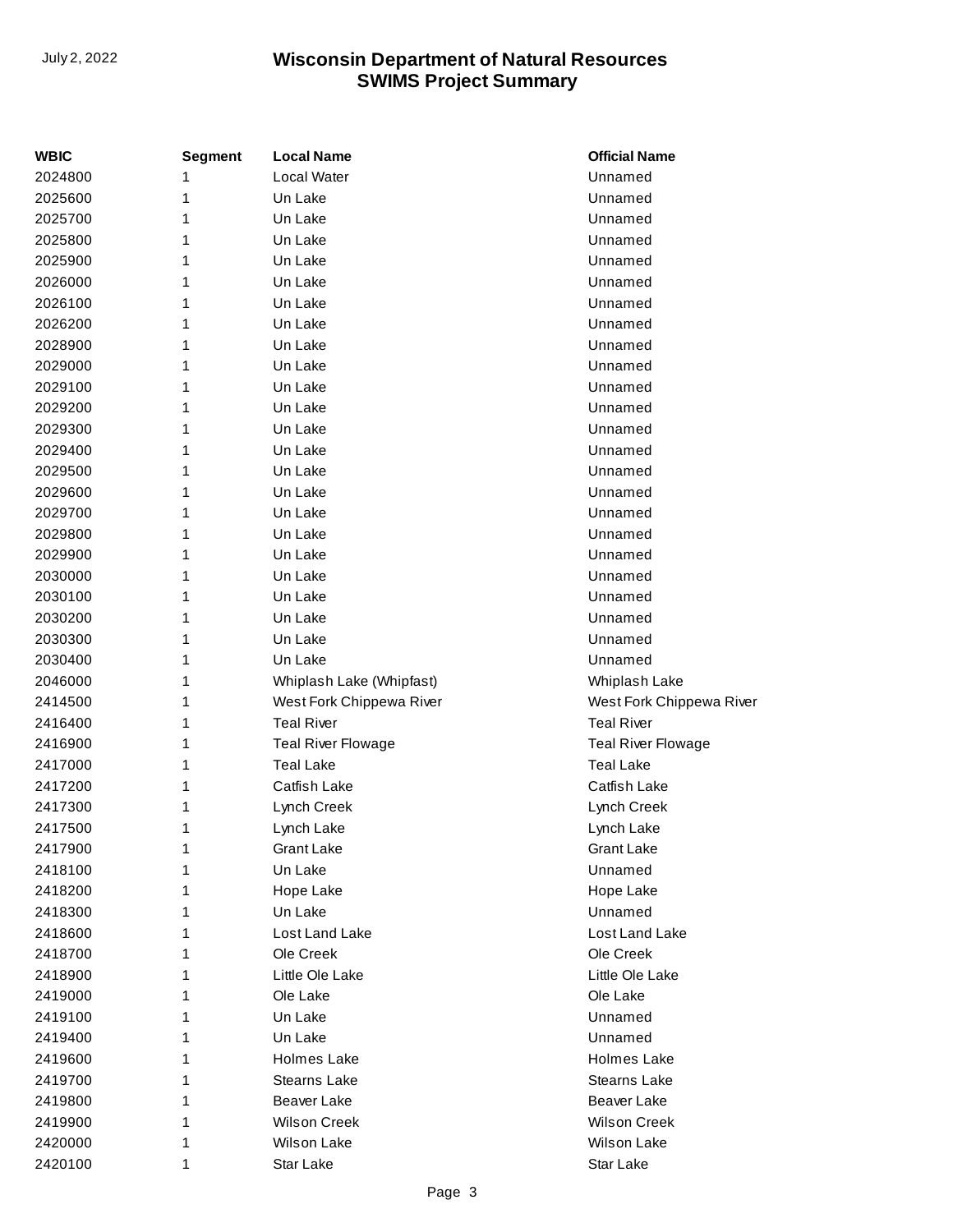| WBIC    | <b>Segment</b> | <b>Local Name</b>          | <b>Official Name</b>         |
|---------|----------------|----------------------------|------------------------------|
| 2422200 | 1              | Little Moose River         | Little Moose River           |
| 2422800 | 1              | <b>Ghost Creek</b>         | <b>Ghost Creek</b>           |
| 2423000 | 1              | Ghost Lake                 | Ghost Lake                   |
| 2423200 | 1              | East Fork Ghost Creek      | <b>East Fork Ghost Creek</b> |
| 2423400 | 1              | <b>Ghost Creek Spring</b>  | Un Spring                    |
| 2423500 | 1              | Un Lake                    | Unnamed                      |
| 2424100 | 1              | Un Lake                    | Unnamed                      |
| 2424200 | 1              | Un Lake                    | Unnamed                      |
| 2424300 | 1              | Un Lake                    | Unnamed                      |
| 2424600 | 1              | Partridge Crop Lake        | Partridge Crop Lake          |
| 2424800 | 1              | Meadow Lake                | Meadow Lake                  |
| 2425000 | 1              | Boos Lake (Booze)          | Boos Lake                    |
| 2425100 | 1              | Un Lake                    | Unnamed                      |
| 2425200 | 1              | Chip Lake                  | Chip Lake                    |
| 2425300 | 1              | <b>Christy Creek</b>       | <b>Christy Creek</b>         |
| 2425500 | 1              | Goodwin Lake               | Goodwin Lake                 |
| 2425700 | 1              | Christy Lake               | Christy Lake                 |
| 2425800 | 1              | <b>Red Ike Creek</b>       | <b>Red Ike Creek</b>         |
| 2426100 | 1              | Ike Lake                   | Ike Lake                     |
| 2426300 | 1              | Red Ike Lake               | Red Ike Lake                 |
| 2426400 | 1              | Hadley Lake                | Hadley Lake                  |
| 2426800 | 1              | Kelly Lake (Wpa Cranberry) | <b>Kelly Lake</b>            |
| 2426900 | 1              | <b>Torch River</b>         | <b>Torch River</b>           |
| 2429100 | 1              | Cattail Lake               | Cattail Lake                 |
| 2429300 | 1              | Clam Lake, Lower           | Lower Clam Lake              |
| 2435000 | 1              | <b>Tiger Cat Flowage</b>   | <b>Tiger Cat Flowage</b>     |
| 2435700 | 1              | Spider - Clear Lake        | Spider Lake                  |
| 2435900 | 1              | Fawn Lake                  | Fawn Lake                    |
| 2436000 | 1              | North Lake                 | North Lake                   |
| 2436200 | 1              | One Shoe Lake              | One Shoe Lake                |
| 2456600 | 1              | Smith Lake                 | Smith Lake                   |
| 2481300 | 1              | Mcclaine Lake              | McClaine Lake                |
| 2570350 | 1              | Un Lake                    | Unnamed                      |
| 5505328 |                | Local Water                | Unnamed                      |
| 5505332 | 1              | Local Water                | Unnamed                      |
| 5505443 | 1              | Local Water                | Unnamed                      |
| 5505599 | 1              | Local Water                | Unnamed                      |
| 5505686 | 1              | Local Water                | Unnamed                      |
| 5505932 | 1              | Local Water                | Unnamed                      |
| 5505951 | 1              | Local Water                | Unnamed                      |
| 5505973 | 1              | Local Water                | Unnamed                      |
| 5506056 | 1              | Local Water                | Unnamed                      |
| 5506099 | 1              | Local Water                | Unnamed                      |
| 5506144 | 1              | Local Water                | Unnamed                      |
| 5506151 | 1              | Local Water                | Unnamed                      |
| 5506195 | 1              | Local Water                | Unnamed                      |
| 5506411 | 1              | Local Water                | Unnamed                      |
| 5506571 | 1              | Local Water                | Unnamed                      |